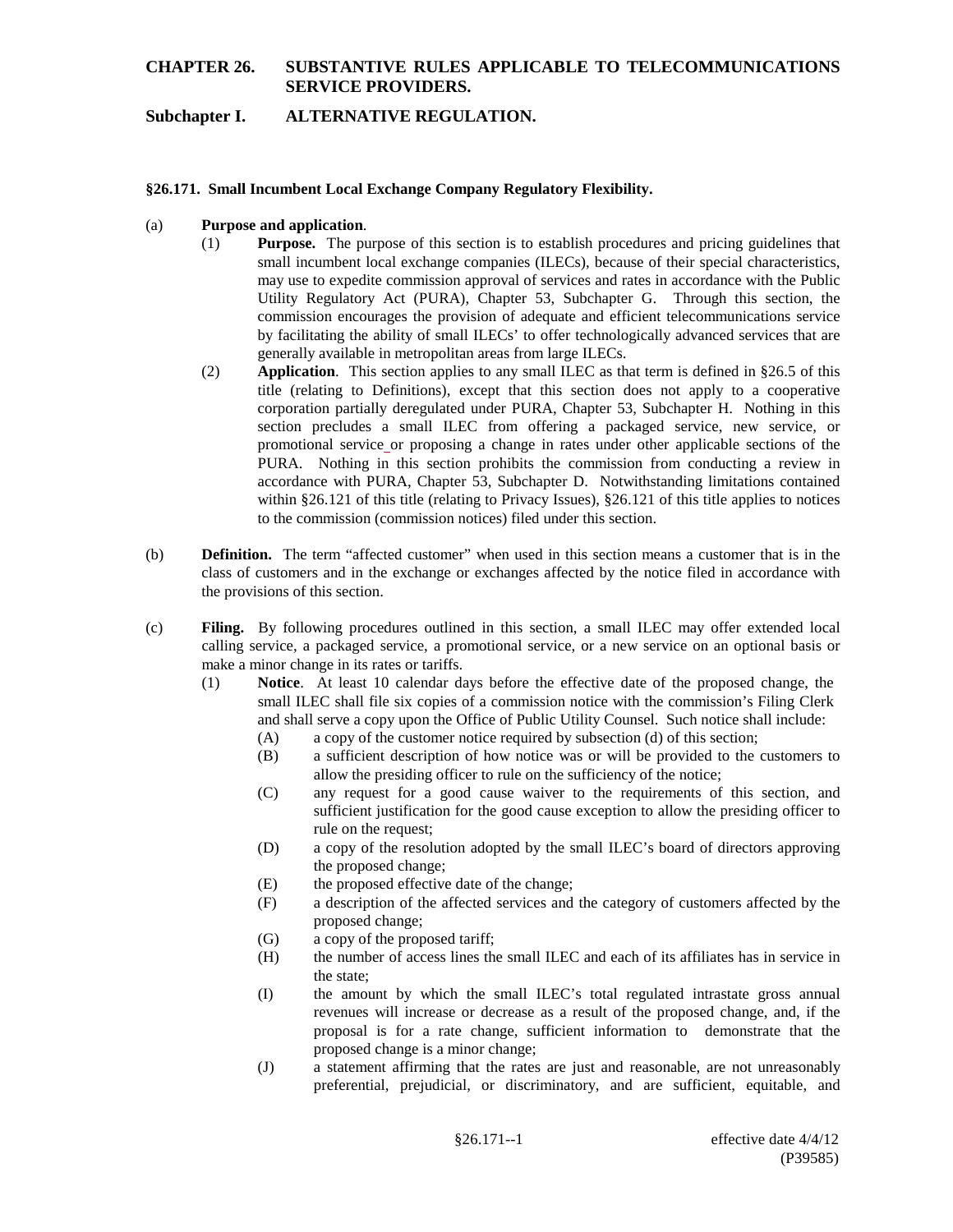# **CHAPTER 26. SUBSTANTIVE RULES APPLICABLE TO TELECOMMUNICATIONS SERVICE PROVIDERS.**

## **Subchapter I. ALTERNATIVE REGULATION.**

consistent in application to each class of customers, in accordance with PURA §53.003;

- $(K)$  information required by §26.121 of this title; and
- (L) any other information the small ILEC wants considered in connection with the notice.
- (2) **Response to the commission notice**. No later than ten calendar days after the small ILEC files the commission notice, the presiding officer assigned to the project shall notify the small ILEC of any deficiencies in the commission notice, whether the notice to the customers is approved, and whether a waiver request, if any, is granted.
- (d) **Notice.** A small ILEC satisfies the notice requirements in paragraphs (1)-(4) of this subsection by completing notice to the affected customers no later than 10 days before the proposed effective date of the tariff sheets. If notice is not completed as required, the proposed effective date shall be postponed for as many days as completion of notice is delayed.
	- (1) **Extended local calling service, packaged service, promotional service or new service**. For extended local calling service, a packaged service, promotional service or a new service, notice shall be provided to each affected customer .
	- (2) **Good cause exceptions**. The presiding officer may require for good cause that notice be provided in addition to notice proposed by the small ILEC for a proposed new service or may waive for good cause the notice requirement prescribed by this section.
	- (3) **Contents of notice**. Each notice must include:
		- (A) a description of the service(s) affected by the proposed change;
		- (B) a list of rates affected by the commission notice and how the rates affect each category of affected customers;
		- (C) the proposed effective date of the change;
		- (D) an explanation of the affected customer's right to petition the commission for review under subsection  $(g)(2)$  of this section, including the number of affected persons required to petition before commission review will occur and the date by which the petition must be received by the commission, which date must be 30 calendar days following the completion of notice;
		- (E) an explanation of the affected customer's right to obtain from the small ILEC a copy of the proposed tariff and instructions on how to do so; and
		- (F) the amount by which the small ILEC's total regulated intrastate gross annual revenues will increase as a result of the proposed change.
	- (4) **Proof of customer notice**. No later than seven calendar days following completion of notice, the small ILEC or a representative of the small ILEC shall file one or more affidavits establishing proof of notice to customers as required by this subsection.
- (e) **New service availability.** If the commission notice concerns a new service, as defined in §26.5 of this title, that will not be offered system-wide, the small ILEC shall explain separately for each telephone exchange why the new service cannot be offered system-wide.
- (f) **Rates and revenues.** The following requirements apply to a commission notice filed under this section:
	- (1) **Minor change**. A proposed rate change must be a minor change as defined in §26.5 of this title.
	- (2) **Limitation on rate increases.** Except for good cause shown, a rate shall not be increased more than once in any 12-month period.
	- (3) **Rate-setting principles.** A rate established under this section must be in accordance with the rate-setting principles of PURA, Chapter 53, except that a small ILEC may provide to its